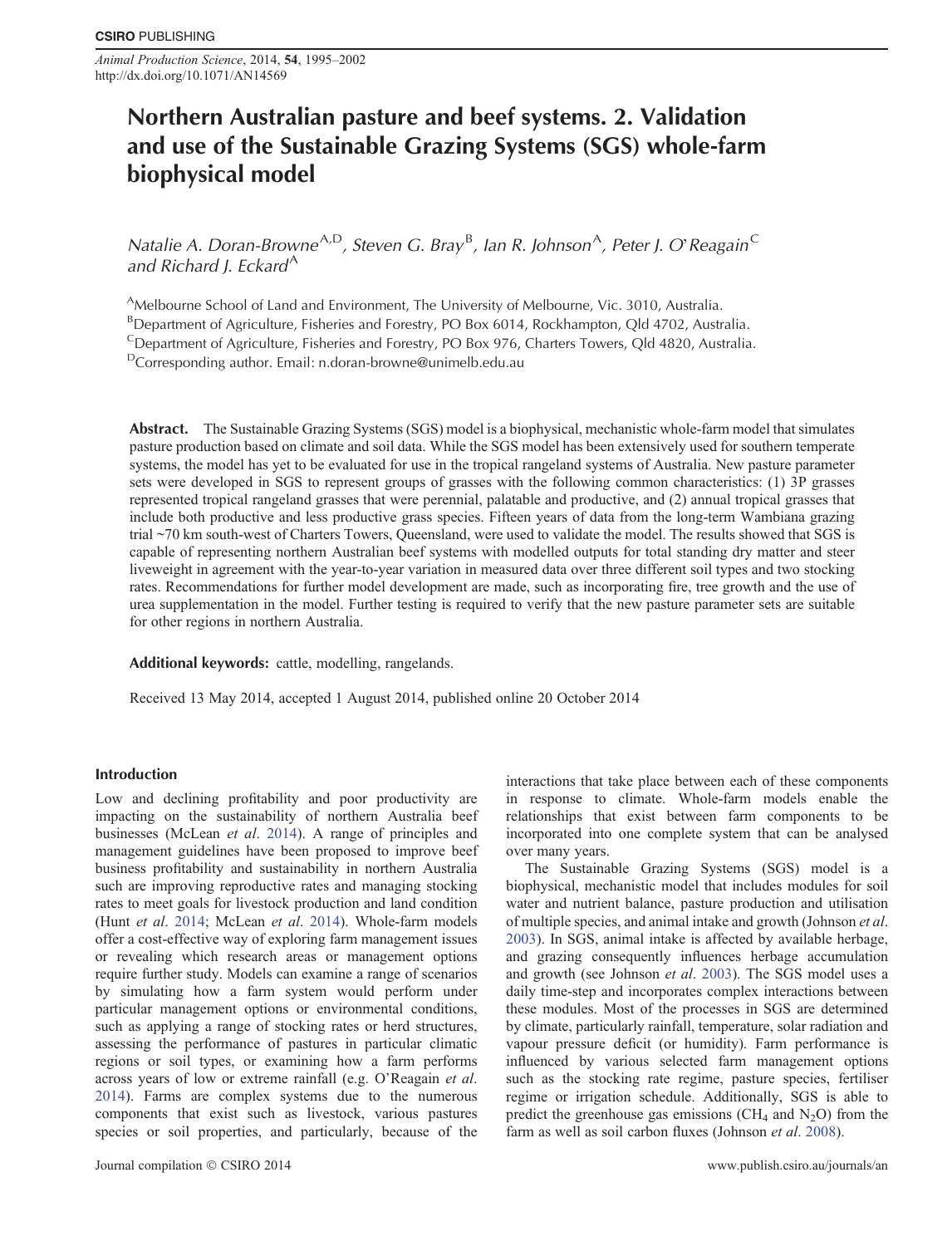As a mechanistic model, SGS differs from the existing empirical model, GRASP, that has been used extensively for tropical rangeland systems in northern Australia (Scanlan *et al*. [2013\)](#page-7-0). Empirical models use experimental data to describe what is occurring and to form single level relationships but these relationships may not be based on underlying biological processes (France and Kebreab [2008\)](#page-6-0). Mechanistic models seek to understand underlying processes and examine the structure of the system, dividing it into modules and then analysing the performance of the whole system, as well as the connections between each of the modules (France and Kebreab [2008\)](#page-6-0). SGS has been extensively used to model southern, temperate systems in numerous studies at various sites across southern Australia (see Graham *et al*. [2003](#page-6-0); Lodge *et al*. [2003](#page-7-0); Sanford *et al*. [2003;](#page-7-0) Cullen *et al*. [2008\)](#page-6-0), but has yet to be tested for use in Australian tropical rangeland grazing systems. Models need to be evaluated to determine whether they perform acceptably for their anticipated purpose (Araújo and Guisan [2006\)](#page-6-0). Although there has been debate over the term validation and the validation process when testing models (Oreskes *et al*. [1994\)](#page-7-0), here the term validation is used to demonstrate whether the model is acceptable for its intended use (Rykiel [1996](#page-7-0)). This validation is performed by comparing simulated and observed data, a method of evaluation that is widely used (Clark *et al*. [2000](#page-6-0); Bell *et al*. [2013;](#page-6-0) Pembleton *et al*. [2013](#page-7-0); Scanlan *et al*. [2013\)](#page-7-0). The aim of this paper is to validate the SGS model to determine if the model can produce a realistic simulation of a selected northern Australian beef system. The Wambiana grazing trial provides an opportunity to assess factors around beef business profitability, sustainability, net carbon position and validate a range of models (O'Reagain *et al*. [2011](#page-7-0); Scanlan *et al*. [2013](#page-7-0); Bray *et al*. [2014](#page-6-0)). Additionally, this paper identifies further developments in SGS to help improve how the model represents tropical Australian grazing systems by simulating the long-term grazing trial at Wambiana.

## **Methods**

### *The Wambiana site*

The Wambiana grazing experiment is a long-term research site (1997–2014) situated ~70 km south-west of Charters Towers, Queensland  $(20^{\circ}34'S, 146^{\circ}07'E)$  on a commercial beef property. Long-term (1905–2012) average annual rainfall for the site is 640 mm but is highly variable (range of 207–1409 mm) with rainfall largely summer-dominant (O'Reagain *et al*. [2011\)](#page-7-0). There are three main soil types each associated with distinct types of savanna woodland: (1) moderately fertile brown sodosols and chromosols dominated by Reid River box (*Eucalyptus brownii*), (2) more fertile grey earths and vertosols dominated by brigalow (*Acacia harpophylla*) and (3) well drained, low fertility yellow/red kandosols dominated by silver-leaf ironbark (*E. melanophloia*) (O'Reagain *et al*. [2009\)](#page-7-0). These three soil types will be referred to as the box, brigalow and ironbark soil types, respectively. The trial paddocks at Wambiana were fenced so that each paddock had roughly the same percentage of the three major soil types. Therefore, 55% of the paddock areas had the box soil type, 22% was brigalow and the remaining 23% of the paddock was ironbark (O'Reagain

and Bushell [2011](#page-7-0)) and cattle were free to selectively graze on any of these soil types within each paddock.

The site was dominated by native  $C_4$  grasses with all soils having some 3P species (defined as perennial, productive and palatable grasses). The box soil type was dominated by 3P (*Chrysopogon fallax* and *Bothriochloa ewartiana*), as was the brigalow soil (*Dichanthium sericeum* and *Bothriochloa ewartiana*) and the ironbark soil mainly had unpalatable grasses (*Eriachne mucronata* and *Aristida* spp.) yet also contained around 30% of 3P grasses *Chrysopogon fallax* and *Heteropogon contortus* (O'Reagain *et al*. [2009\)](#page-7-0). Pasture data were measured annually from 1998 to 2012 using the BOTANAL procedure (Tothill *et al*. [1992](#page-7-0)) at the end of the wet season (May), which was close to the annual peak of pasture mass.

Five different stocking strategies were applied at the Wambiana trial with two of these, the moderate stocking rate (MSR) and heavy stocking rate (HSR), used in this modelling study and in the companion study assessment of the net carbon position at Wambiana (Bray *et al*. [2014](#page-6-0)). The MSR had 8–10 ha/ animal equivalent (where  $1$  AE = a 450-kg steer; McLean and Blakeley [2014\)](#page-7-0) and the HSR had 4–5 ha/AE (O'Reagain *et al*. [2009\)](#page-7-0). Steers with similar genetics were purchased every year in June from James Cook University research station 100 km north of the trial, or from a property ~120 km west of Charters Towers (O'Reagain *et al*. [2009](#page-7-0)). Prior to 2001 steers were sold after 1 year but from 2001 onwards, steers were kept for 2 years with a new group still purchased each year. The average animal starting weight from 2001 was 239–391 kg and before 2001 the average starting weight was 239–305 kg. Steers were weighed on entry to the Wambiana site and every 6 months thereafter until the steers were sold 2 years later in June. Steers were destocked for 3 months in 2004 from one of the HSR paddocks as a result of drought. Urea lick blocks were supplied to both treatments in the Dry season in 2003 with urea subsequently supplied as dry loose-mix in tubs until 2012. Further details of the Wambiana long-term experiment are detailed in O'Reagain *et al*. ([2011\)](#page-7-0).

## *Model simulations*

The area modelled was scaled up to 1000 ha to avoid errors in rounding animal numbers, which may have occurred if the paddocks were kept at their original size of ~100 ha. Each soil type was modelled as a separate simulation in SGS and the area for box, brigalow and ironbark therefore consisted of 550, 220 and 230 ha, respectively.

The MSR and HSR treatments were modelled at 8 ha/AE and 4 ha/AE, respectively, across the whole 1000-ha simulation. Previous research using GPS collars (Tomkins *et al*. [2009](#page-7-0)) had demonstrated that steers at the Wambiana site had a preference for grazing on brigalow soil, followed by the box soil and then the ironbark soil. To reflect this preference, the number of steers that could be sustained on each soil type was calculated using the fodder budgeting program Stocktake (FutureBeef [2014](#page-6-0)), which is a paddock-scale software program that uses land condition and grass growth predictions to calculate the carrying capacity of a particular soil type. Based on Stocktake the calculated carrying capacity for the box, brigalow and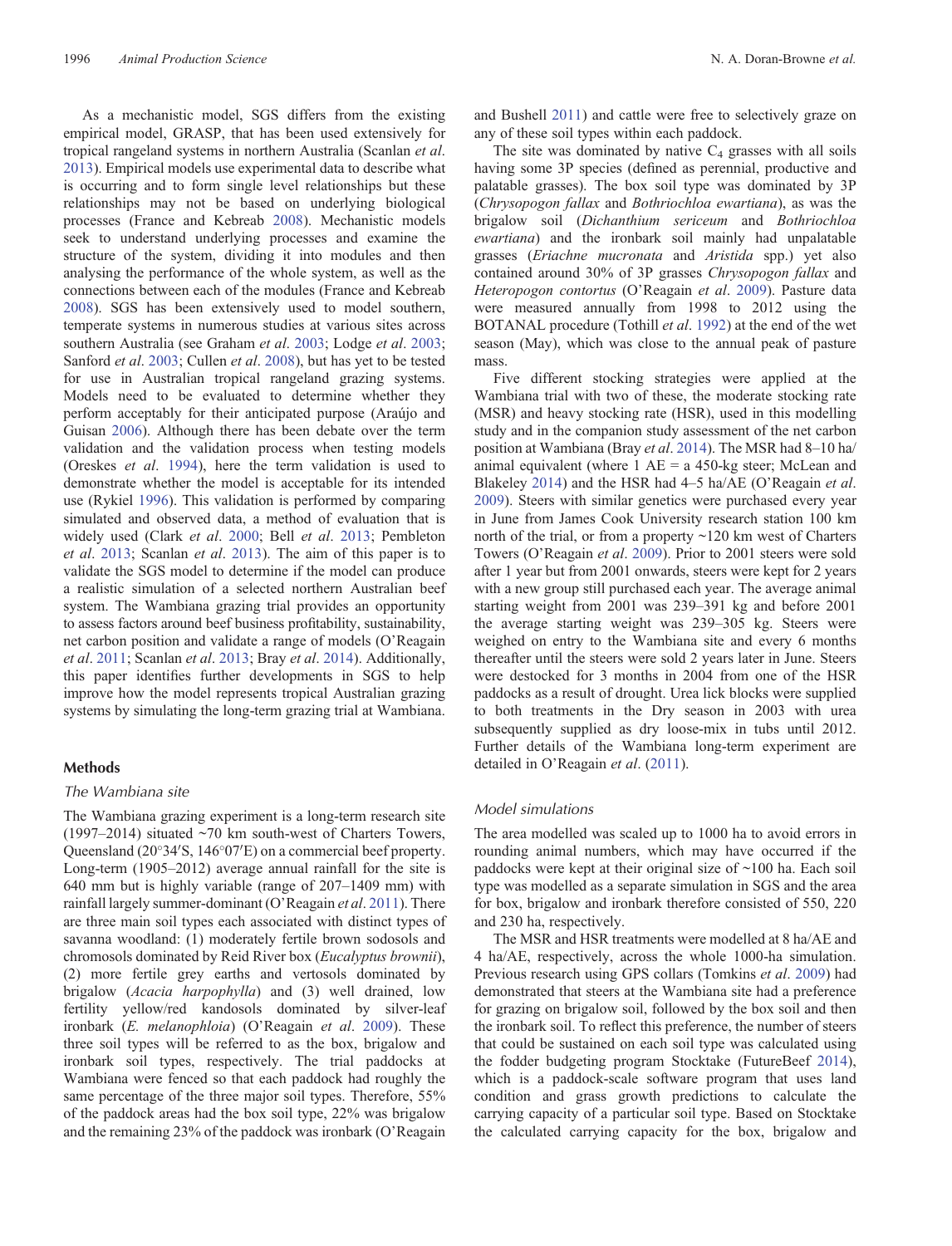ironbark soils were 3.8, 2.8 and 7.9 ha/AE (or 58%, 31% and 11% of total stock), respectively, and were therefore the stocking rates used for each soil type in SGS. When the different land sizes for each soil type were taken into consideration, these three stocking rates equalled 4 ha/AE for the HSR treatment over the total 1000 ha. The MSR had half the number of stock of the HSR and therefore the stocking rates for the box, brigalow and ironbark soils were set in SGS at 7.6, 5.6 and 15.8 ha/AE (or 58%, 31% and 11% of total stock), respectively. A single starting weight was required in SGS and therefore, although there was variation in animal starting weights across the years, 330 kg was used, which was the average starting weight of steers from 2001 to 2012. Since each soil type was modelled separately in SGS, there were different liveweight figure outputs for each soil type. These liveweight figures then needed to be combined and the final steer liveweight was calculated by multiplying the liveweight of steers by the percentage of stock on the particular soil type and then adding the liveweights together.

The model was run from January 1988 to December 2012, with the first 10 years being discarded to allow the parameters in the model to settle. However, a longer period was required for the soil carbon to stabilise and therefore the 'loop' function was used in SGS for 10 rotations, which runs through the model 10 times, allowing soil carbon to stabilise over a longer period. SILO data drill daily climate data was used (see [www.longpaddock.qld.gov.au/silo/,](www.longpaddock.qld.gov.au/silo/) verified 1 March 2014) for the research site.

## *Pasture parameter sets for 3P grasses and tropical annual grasses*

SGS simulates paddocks with multiple pasture species, but it is common for over a hundred pasture species to grow in the northern Australian rangelands at the paddock scale. Incorporating a vast number of species in SGS is impractical, and so pastures were modelled according to grouped species. Pasture parameter sets were developed in SGS for two new pasture groups: (1) 3P grasses that grow quickly in response to rain and are an important part of profitable tropical rangeland grazing systems, and (2) annual grasses that incorporate a range of grasses from tropical rangeland grazing systems. Grasses, forbs, sedges and native legumes usually consisted of <10% of total standing dry matter (TSDM) and were ignored. Unpalatable grasses (*Eriachne mucronata* and *Aristida* spp.) were also excluded from the simulation and measured TSDM data points.

SGS is a mechanistic model, thus all parameters have an underlying biophysical interpretation, and so the strategy for parameterising the plant species is to focus on the underlying physiology. For example, the rates of transfer of standing dead material to litter were taken to be 0.3% per day for the perennial pastures but the higher value of 1% per day was used for the annual grasses. Root depth for 3P and annual grasses were taken to be 100 cm and 60 cm, respectively (Murphy [2010](#page-7-0)). The percentage of new shoot growth allocated to leaf was defined as 45% for both 3P and annuals, which is considerably lower than is generally applied to temperate species, reflecting morphological differences. Likewise, specific leaf area at ambient  $CO_2$  (m<sup>2</sup> leaf/kg dry weight) was 15, which is lower than what is usually seen in temperate species and the amount of N uptake was 1000 g N/t root dry weight/parts per million/ day for  $NO<sub>3</sub>$  and  $NH<sub>4</sub>$  uptake. Additionally, the annual grasses were assumed to have a lower grazing preference, digestibility and leaf N than 3P grasses.

## *Analysing the data*

The observed and modelled pasture data analysed were TSDM in t/ha, which included green and dry herbage but not litter, the amount of 3P grasses and annual grasses and steer liveweight (kg).

Several evaluation statistics based on Tedeschi ([2006\)](#page-7-0) were used to compare modelled and observed values for TSDM of pasture. The statistics calculated were measured mean; modelled mean; mean bias, being the difference between the measured and modelled mean; coefficient of determination  $(r^2)$  as a measure of precision; mean prediction error, which indicated the efficiency of the model as a percentage of the mean; model efficiency indicated the amount of variance between the measured and modelled output with 1 signifying a perfect fit; variance ratio was the level of variance in the observed and simulated values and a value of 1 showed the same level of variance; bias correction factor showed how far the regression line moved from the slope of  $y = \times$  with a value of 1 meaning there is no bias; and the concordance correlation coefficient (Lin [1989\)](#page-7-0) was a measure of both accuracy and precision with a value of 1 indicating a perfect fit. The number of observations for TSDM was 90 in total i.e.  $2 \times$  stocking rate treatments  $\times$  3 soil types  $\times$ 15 years. The observed values were the average of measurements from each replication taken in May and modelled values were the average of a month's pasture before 1 May, to capture some of the variation that is expected around the measured point. The number of observations for steer liveweight was 94 and the coefficient of determination  $(r^2)$  and mean prediction error were also calculated for the observed and modelled liveweights.

## **Results**

The measured and simulated outputs for TSDM for each dataset are presented in Fig. [1](#page-3-0). The SGS model represented the year-toyear variation in pasture production well with a significant relationship ( $n = 90$ ,  $P < 0.001$ ) and a variation ( $r<sup>2</sup>$ ) of 0.60 between the modelled and observed TSDM. The modelled results for the HSR were mostly clustered towards the lower end due to reduced herbage mass from heavier grazing; however, there was greater variation between observed and modelled values in the TSDM results for HSR than the MSR treatment. The mean across all measured TSDM data was 1.68 t DM/ha, compared with a mean of 1.80 t DM/ha for all modelled outputs and the mean bias was therefore –0.12 t DM/ha. The mean prediction error was 47% and model efficiency, which ideally should be above 0.50, was 0.57. The variance between observed and modelled values was 1.09, indicating that there was greater variation in the measured data than in the simulated data. The bias correction factor was 0.99, indicating that there was only minor deviation from the 1 : 1 line and the concordance correlation coefficient had slightly greater variation at 0.76.

The contribution to yield of 3P and annual grasses are shown for each of the soil types in Fig. [2](#page-3-0) and Fig. [3](#page-4-0) for the MSR and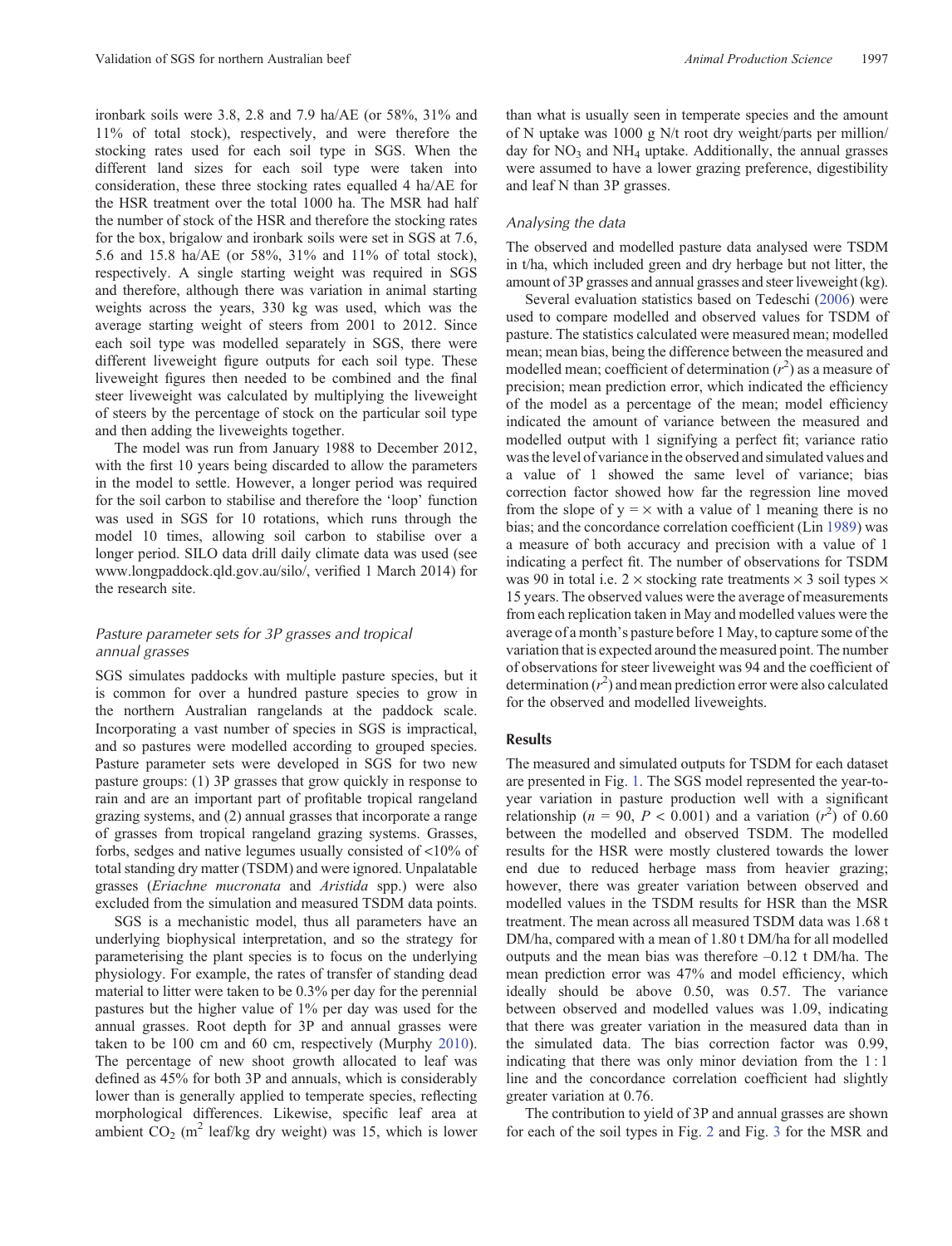<span id="page-3-0"></span>HSR treatments, respectively. Modelling species composition can be difficult due to competition effects and grazing characteristics, but SGS managed to represent the measured



**Fig. 1.** Measured and simulated total standing dry matter (TSDM) for the moderate stocking rate (MSR) and heavy stocking rate (HSR) on box, brigalow and ironbark soil types.

pattern of 3P and annual grass growth adequately. The modelled pasture growth reflected the reduced annual rainfall (July–June) in 2001–02 to 2005–06 of 350–518 mm, compared with an annual rainfall of 558–1196 mm for the other years. As expected, differences in productivity could also be observed across the various soil types. The brigalow soil was the most productive of the three soil types and despite having a relatively higher grazing pressure, produced roughly the same amount of TSDM as the box soil. In contrast, the ironbark soil, being both less fertile and sandier, retained less water than the other two soil types and hence produced less pasture. Additionally, the seasonal and year-to-year differences in liveweight gain are shown in Fig. [4](#page-4-0) for both MSR and HSR stocking rate treatments. The variation in liveweight  $(r^2)$  was also 0.60 with a significant relationship ( $n = 94$ ,  $P < 0.001$ ) and a mean prediction error of 18.5%.

## **Discussion**

The results demonstrate that the SGS model can realistically represent pasture TSDM and the relative contribution to yield of 3P and annual grasses over both multiple soil types (Fig. 1) and different stocking rates (Figs 2 and [3](#page-4-0)). Additionally, the modelled animal liveweight and liveweight gain showed a good



**Fig. 2.** Measured (points) and simulated (lines) total standing dry matter (TSDM) of 3P (black lines and points) and annual grass (grey lines and points) species composition for (*a*) box, (*b*) brigalow and (*c*) ironbark soil types for the moderate stocking rate treatment.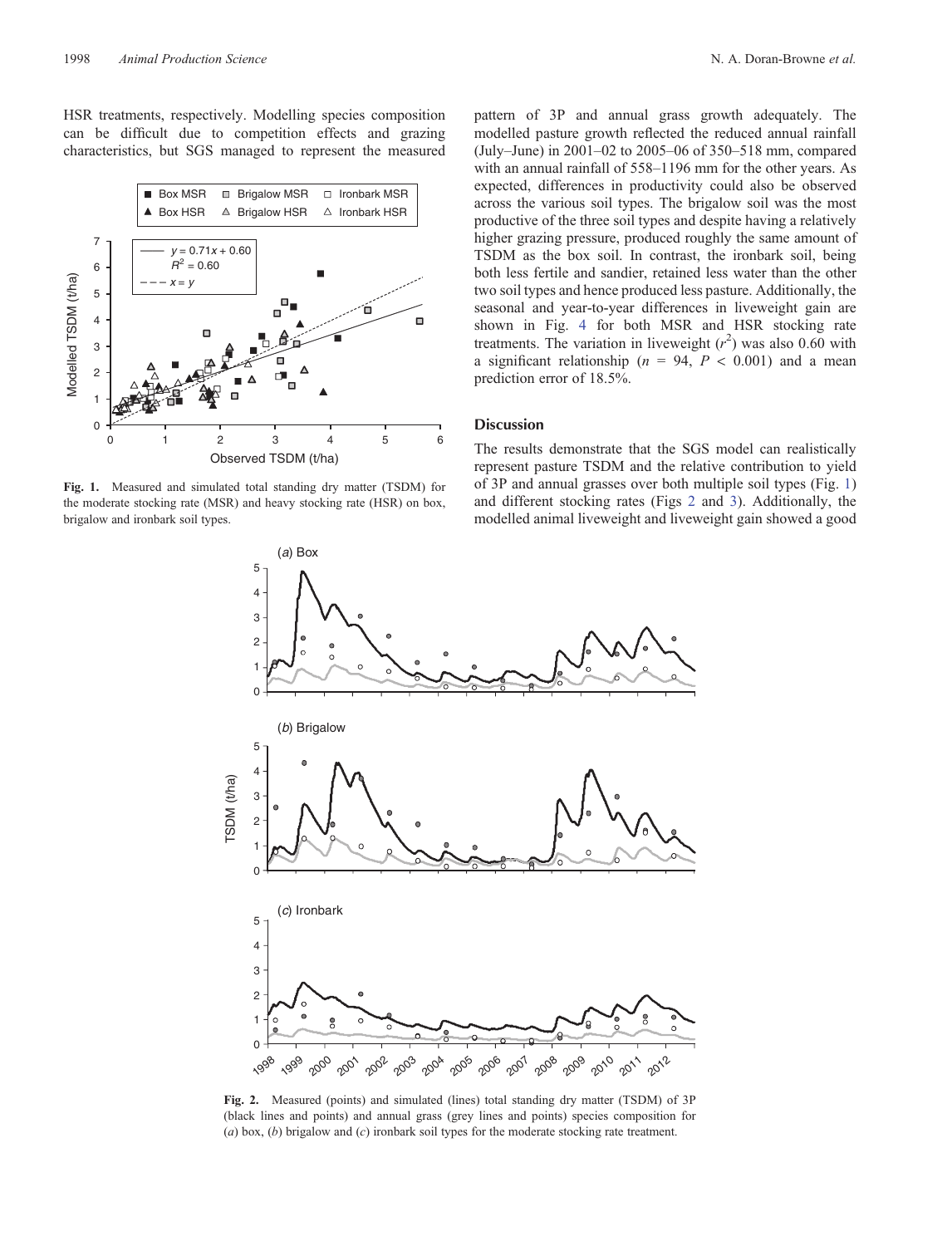<span id="page-4-0"></span>

**Fig. 3.** Measured (points) and simulated (lines) standing dry matter (TSDM) of 3P (black lines and points) and annual grass (grey lines and points) species composition for (*a*) box, (*b*) brigalow and (*c*) ironbark soil types for the heavy stocking rate treatment.



**Fig. 4.** Measured (points) and modelled (lines) steer liveweight with animals purchased in (*a*) odd numbered years and (*b*) even numbered years. Steers remained on the farm enterprise for 2 years for the moderate stocking rate (black lines and points) and the heavy stocking rate measured (grey lines and points).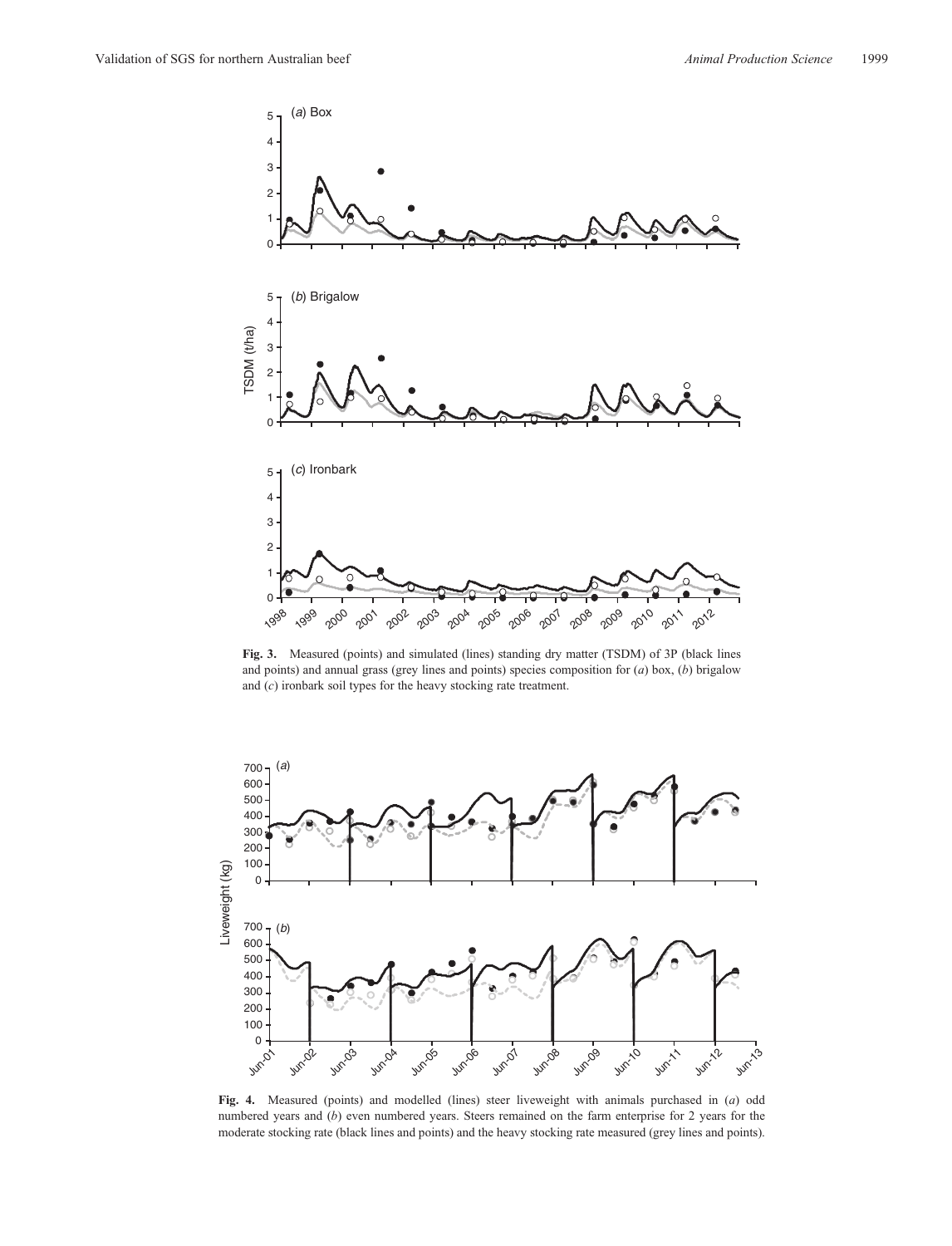representation ( $r^2 = 0.60$ ) of the measured liveweight of steers at the Wambiana site (Fig. [4\)](#page-4-0). TSDM across the whole dataset produced a mean bias of –0.12 t/ha and although the mean prediction error at 47% was above what is usually considered to signify model accuracy (<20%) the results were similar to other studies using pasture and grazing models (Jouven *et al*. [2006;](#page-7-0) Robertson [2006;](#page-7-0) Cullen *et al*. [2008](#page-6-0)).

There are challenges with comparing observed and simulated TSDM data in grazing systems. Variation in the results can occur due to sampling and measurement error, limitations in the model, or a combination of both. The variation from measured data may also occur due to the difficulty in accurately measuring pasture mass (Cullen *et al*. [2008\)](#page-6-0), particularly in large spatially variable paddocks and the uncertainties associated with comprehensively capturing all aspects of the growth conditions (White *et al*. [2008](#page-7-0)). There was a discrepancy between the measured and modelled data in the wet season of 2006–07 with modelled steers in the MSR paddock having greater liveweight gain than at the Wambiana site (Fig. [4](#page-4-0)*a*). During this time there was reduced pasture availability and a decline in pasture vigour due to the preceding dry years, yet this was the only point where the measured liveweight data had a different growth pattern to other years, which would have been influenced by changes in management (e.g. the introduction of urea feeding) at that time. There may also have been an inconsistency in the measured data, or it may point to the inability of the model to adequately represent changes in species composition, reduced plant vigour and changes in nutrient cycling that may occur under drought and subsequent drought recovery. There were some variations at the Wambiana site that could not be captured in the model, such as steers at the site being kept for only 1 year between 1998 and 2001, which may have influenced the amount of TSDM available during these years due to different patterns in liveweight gain and consequently rates of pasture intake.

Pasture TSDM can also vary markedly across paddocks due to spatial variability in rainfall, patch grazing (Hirata [2000\)](#page-7-0) and underlying soil heterogeneity, even within soil types. This spatial variability has been studied by Pringle *et al*. ([2011\)](#page-7-0) who noted that soil organic carbon was influenced to a depth of 0.3 m in the soil due to the interaction between soil type and grazing pressure. Data from the Wambiana site was averaged across two replicate paddocks and there were instances where these differed in TSDM by up to 2 t DM/ha for the same stocking rate and soil type. This amount represents a large range of acceptable TSDM values in the paddock. Therefore, while the modelled output may have been within the range of observed values, at times the modelled outputs appeared less accurate when compared with the paddock average. There was additional variability as a result of modelling multiple species as a group, which in reality vary in forage quality and growth characteristics between species, particularly for the annual grasses. However, these annual grasses usually comprised a smaller amount of TSDM than the 3P grasses and therefore this additional variation would have had less of an effect on the overall simulation than differences when modelling multiple 3P grasses.

Modelling work has also been conducted for the Wambiana site by Scanlan *et al*. [\(2013](#page-7-0)) using the empirical model GRASP,

which produced a close relationship between observed and modelled values for TSDM at the paddock level of  $r^2 = 0.82$ , compared with  $r^2 = 0.60$  in this study. However, the GRASP study looked at the box soil type only, whereas the relationship in SGS was for the box, brigalow and ironbark soil types. Similar difficulties existed in both models for matching observed liveweight during 2004–05 and 2006–07, however these years were excluded from the GRASP analysis, producing a good relationship ( $r^2 = 0.64$ ), which was similar in SGS ( $r^2 = 0.60$ ). In general, empirical models, where parameters are fitted directly to observational data, tend to give closer agreement than mechanistic models (Thornley and Johnson [2000](#page-7-0)). However, while outputs from mechanistic models tend to be more variable than those from empirical models, mechanistic models provide greater insight and understanding of the underlying biophysical process and the relationships that exist, such as the interaction between soil properties, pasture growth and animal intake. Additionally, mechanistic models are less site-specific because they can be more easily applied to other sites than empirical models, which are tied to the database used to create it (France and Kebreab [2008\)](#page-6-0). As SGS is a mechanistic model, all model parameters have an underlying biophysical interpretation. By defining species characteristics through the key parameter values defined in the methods, we have been able to demonstrate that the model simulations are in agreement with observed values.

For example Cullen *et al*. ([2008\)](#page-6-0), using the same set of physiological parameters for perennial ryegrass, demonstrated good agreement between the model and observations for a wide range of locations in Australia and New Zealand. As mentioned earlier, Oreskes *et al*. [\(1994](#page-7-0)) highlight possible limitations when comparing models with experimental data within complex natural systems. This is apparent in the present work where we were unable to incorporate all management strategies that were applied at the site in the model simulations. It is important, therefore, that we look for consistency in the simulated output as well as agreement with the data. For example, the lower simulated liveweights during 2006–07 are consistent with the lower pasture growth rates due to lack of rain and reflect the fact that, in the simulations, the stock were not removed from the paddock or fed supplements.

There are some further developments of the SGS model that would help improve the model predictions of TSDM and animal liveweight. First, while SGS has a comprehensive way of providing supplementary feeds which are more relevant to temperate grazing systems, there is currently no method for including urea supplementation in the model, which is commonly provided to animals in northern Australia to compensate for low forage protein in dry conditions. Urea supplementation was supplied at the Wambiana site to both treatments during the Dry seasons (May–November) of 2003–04 to 2011–12 and contributed to higher measured liveweights of steers during these years, which can be seen in Fig. [4](#page-4-0)*b*.

Another useful addition to the SGS model would be a management option to destock during severe drought. In 2004 one of the HSR paddocks at Wambiana was destocked for 4 months due to lack of feed (O'Reagain *et al*. [2009](#page-7-0)). Molasses and urea drought feeding was also provided to the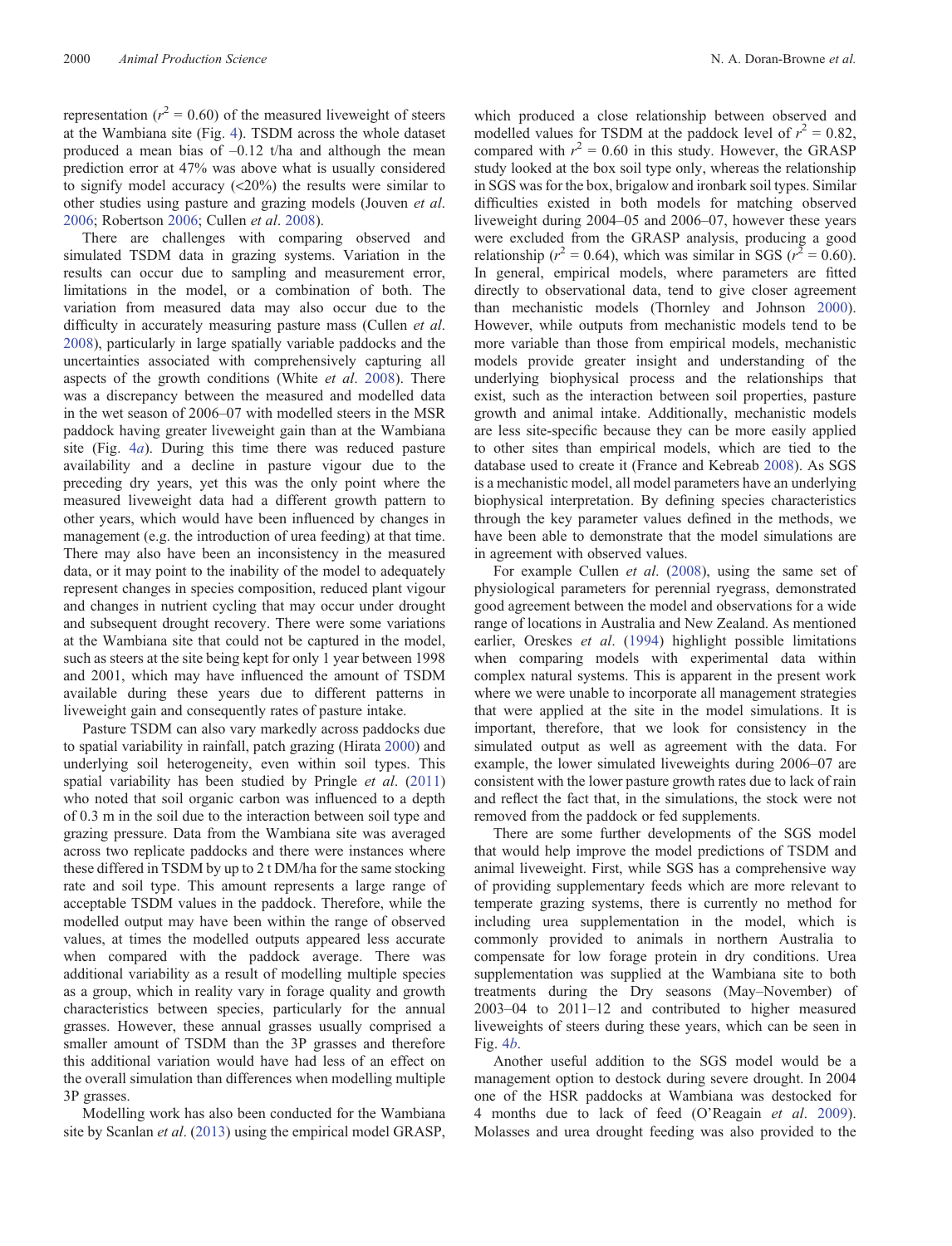<span id="page-6-0"></span>HSR steers at the Wambiana site for short periods in the Dry season from 2003–04 to 2006–07. The modelled outputs for the HSR (Fig. [4\)](#page-4-0) showed lower liveweights than measured at certain points during 2004 and 2005, which probably reflects these factors.

The ability for pastures to recover following extended periods of drought and heavy grazing as happened in the HSR should be further refined in the SGS model. The modelled pasture recovered more quickly after the drought years than data from the Wambiana site would suggest (see Fig. [2](#page-3-0)*a* from 2006 onwards) because the model does not include cumulative effects of consecutive droughts and overgrazing on species survival and consequent growth. While SGS suppressed growth with reduced rainfall, it did not kill the plants and was consequently able to recover more quickly with the return of rain after drought seasons.

The inclusion of a tree component that incorporated tree basal area would assist in the model's representation of tropical rangeland systems. Many Australian tropical rangelands have trees of different sizes that compete with pastures for water and light and this interaction becomes an important consideration for farm management decisions. Northern Australian systems also include fire, which may be used to remove dead forage and/or manage tree density. Although SGS does include fire, regrowth following fire appeared significantly slower than was observed and therefore the fire component was excluded from this study. This is an area that could be explored further.

The development of parameter sets for other pasture species groups such as unpalatable grasses, forbs, other 2P grasses (that are any two of the following: perennial, productive or palatable), native legumes and invading exotic grasses would be useful. Although these other pasture species comprise a relatively small component of total TSDM at the Wambiana site, the availability of additional pasture parameter sets would increase the model's ability to answer important issues facing rangeland managers in northern Australia.

# **Conclusion**

We have explored the potential for applying the SGS model to northern Australian beef grazing systems. The analyses presented here demonstrate that the SGS model is able to simulate pasture TSDM and steer liveweight gain in a northern Australian beef system. The model predictions of 3P and annual grasses were reasonable  $(r^2 = 0.60)$  when compared with observed values over a range of soil types and stocking rates, providing preliminary evidence that the SGS model could be used to simulate these rangeland systems. However, this research would benefit from further testing to verify that the new pasture parameters of 3P and annual grasses are suitable at other sites across Queensland and the Northern Territory, particularly documenting essential changes to these parameters used in this case study.

Empirical models cannot be used beyond the site of the data that was used to create them without changing the fundamental relationships used in the model. Mechanistic models rely on processes and are valuable once validated in that they can more easily be applied across a variety of rangeland conditions

with some predictive ability. While the SGS model would benefit from further validation for tropical rangeland systems, the model is more versatile than an empirical model because it can be transferred more easily to different sites.

There are several recommendations for further model<br>velopment including the incorporation of urea development including the incorporation of urea supplementation for use in the Dry season, the ability to destock during drought, accounting for the effect of trees and tree size into the model, the use of prescribed burning and the development of pasture parameter sets for other species groups such as unpalatable grasses and forbs.

The SGS model has been widely used in temperate and subtropical grazing systems in southern Australia. This paper for the first time provides some evidence that this utility could be extended to tropical rangeland systems, particularly to allow the research from the Wambiana long-term grazing site to be extended to other locations. There is considerable potential to extend the present analysis to other tropical rangeland grazing regions in Australian. The model gives an integrated, balanced treatment of plants, animals, soil water, soil organic matter, nutrient dynamics and greenhouse gas emissions. Given the mechanistic nature of the model, it has potential to be applied in a range of studies, such as risk assessment of management strategies, climate change mitigation, and supplementary feeding regimes.

## **Acknowledgements**

This work was supported by Dairy Australia, Meat and Livestock Australia, Australian Wool Innovation and the Australian Government Department of Agriculture. The authors are grateful for assistance provided by Joe Scanlan and Brendan Cullen.

# **References**

- Araújo MB, Guisan A (2006) Five (or so) challenges for species distribution modelling. *Journal of Biogeography* **33**, 1677–1688. doi:[10.1111/j.13](dx.doi.org/10.1111/j.1365-2699.2006.01584.x) [65-2699.2006.01584.x](dx.doi.org/10.1111/j.1365-2699.2006.01584.x)
- Bell MJ, Eckard RJ, Harrison MT, Neal JS, Cullen BR (2013) Effect of warming on the productivity of perennial ryegrass and kikuyu pastures in south-eastern Australia. *Crop and Pasture Science* **64**, 61–70. doi:[10.1071/CP12358](dx.doi.org/10.1071/CP12358)
- Bray S, Doran-Browne N, O'Reagain P (2014) Northern Australian pasture and beef systems. 1. Calculation of greenhouse gas emissions. *Animal Production Science*
- Clark SG, Donnelly JR, Moore AD (2000) The GrassGro decision support tool: its effectiveness in simulating pasture and animal production and value in determining research priorities. *Australian Journal of Experimental Agriculture* **40**, 247–256. doi[:10.1071/EA98011](dx.doi.org/10.1071/EA98011)
- Cullen BR, Eckard RJ, Callow MN, Johnson IR, Chapman DF, Rawnsley RP, Garcia SC, White T, Snow VO (2008) Simulating pasture growth rates in Australian and New Zealand grazing systems. *Australian Journal of Agricultural Research* **59**, 761–768. doi:[10.1071/AR07371](dx.doi.org/10.1071/AR07371)
- France J, Kebreab E (2008) 'Mathematical modelling in animal nutrition.' (CABI: Wallingford, UK)
- FutureBeef (2014) Stocktake: balancing supply and demand. Available at [http://futurebeef.com.au/resources/workshops/sustainable-grazing](http://futurebeef.com.au/resources/workshops/sustainable-grazing-workshops/stocktake-balancing-supply-and-demand/)[workshops/stocktake-balancing-supply-and-demand/](http://futurebeef.com.au/resources/workshops/sustainable-grazing-workshops/stocktake-balancing-supply-and-demand/) [Verified 28 April 2014]
- Graham JF, Cullen BR, Lodge GM, Andrew MH, Christy BP, Holst PJ, Wang X, Murphy SR, Thompsona AN (2003) SGS Animal Production Theme: effect of grazing system on animal productivity and